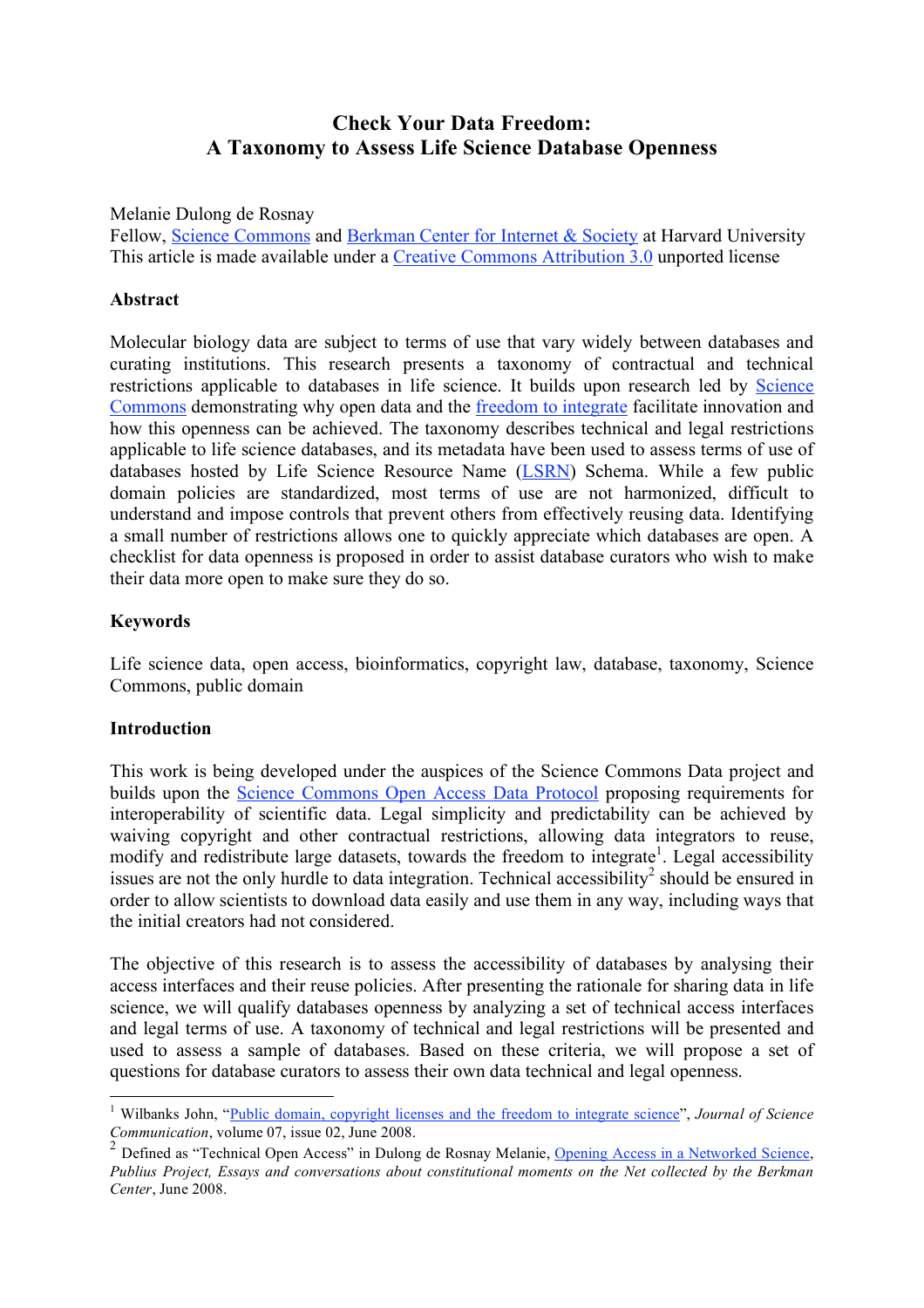### **1. The context of data sharing**

The Human Genome project developed standards for rapid data sharing, allowing the scientific community to access and reuse data in other ways than the team at the origin of the first sequencing of the data. According to NIH-DOE Guidelines for Access to Mapping and Sequencing Data and Material Resources, "a key issue for the HGP (Human Genome Project) is how to promote and encourage the rapid sharing of material and data that are produced, especially information that has not yet been published or may never be published in its entirety. Such sharing is essential for progress toward the goals of the program and to avoid unnecessary duplication. It is also desirable to make the fruits of genome research available to the scientific community as a whole as soon as possible to expedite research in other areas."

### **2. Methodology**

This research started with analyzing terms of use of databases from the Molecular Biology Database hosted by the Nucleic Acids Research Journal, and assessing them regarding open access criteria as described in the Science Commons Open Data Protocol. A policies sample has been retrieved and analyzed. The next step has been to identify barriers to open access and reuse of data from these database policies, and to build a taxonomy of restrictions. These restrictions can be of legal or contractual nature, but they can also be technical, e.g. the impossibility of downloading the whole database if its results can be accessed only through a field-based search. A systematic analysis of more database policies hosted by the Life Science Resource Name (LSRN) Schema registry allowed us to confirm this taxonomy and to refine it by adding other terms.

In this section, we will define technical and legal accessibility conditions and restriction values. The purpose of identifying controls and restrictions applicable to databases is twofold. First, it will allow us to understand terms of use and other requirements governing the access to molecular biology databases and especially which control prevent the free sharing of data Second, these restrictions will be clustered into classes, making it possible to systematize the analysis of databases and to easily identify the data that are in the public domain and therefore can be reused by the scientific community.

#### **2.1 The design of a taxonomy**

Two types of control can be exercised on databases: technical restrictions embedded in the design of the database, and legal restrictions expressed in the terms of use.

Technical restrictions affect databases that cannot be searched or processed in any possible way. Technical openness is ensured by the possibility of downloading the whole dataset and reusing and integrating data, in the same way the Science Commons Neurocommons project provides a datamining platform allowing machine-readable representation and interpretation of data, or that Basic Local Alignment Search Tool (BLAST) finds similarities between sequences. Semantic web processing applyed to scientific data should improve the way science is performed and allow network effects by connecting knowledge from various datasets. Databases that require registration before access, or offer only a batch processing or a query-based mechanism to retrieve data after a specific search, do not comply with the technical requirements necessary to make data open.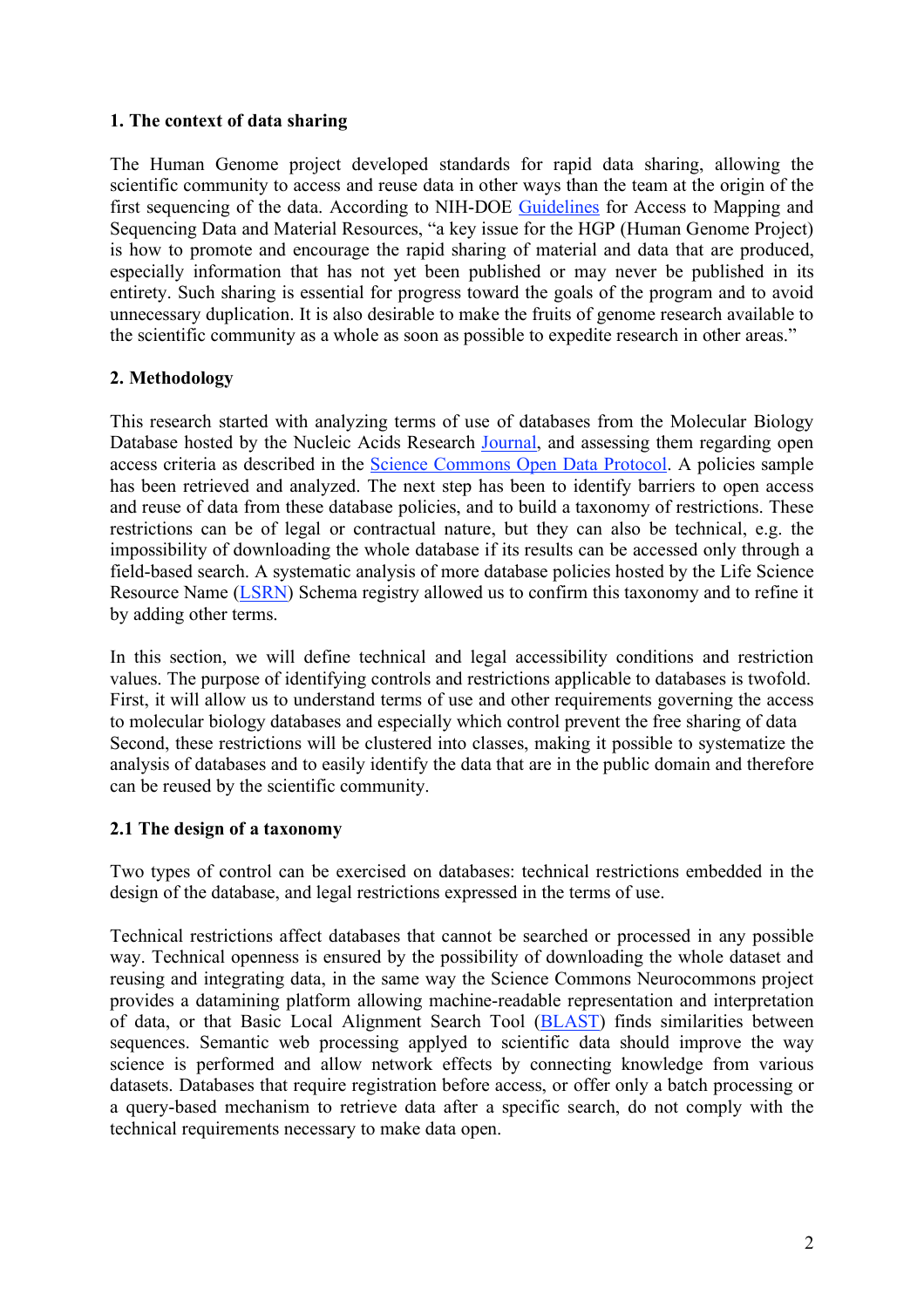Terms of use, licenses or access policies are legal texts describing authorized and unauthorized usages. Those legal rules are expressed by the entity distributing a product such as software or scientific data. The infringement of those self-declared rights can lead to lawsuits. Terms of use can be difficult to understand, even for lawyers, while scientists need to know quickly whether they can use a dataset.

Therefore, a set of questions has been designed to understand whether databases are, in fact, in the public domain and whether the data can be reused, redistributed and integrated.

Technical accessibility

*Downloadability* Is there a link to download the whole database? YES or NO If YES, include the URL *Batch* Is it possible to access the data through a batch feature? YES or NO *Query* Is it possible to access the data through a query-based system? YES or NO *Registration* Finally, is registration compulsory before downloading or accessing data in the ways described above? YES or NO Legal accessibility *Terms of use* Does the database have a policy? YES or NO If YES, include the URL and assess whether the policy authorize reuse, redistribution, integration Are there any restrictions on the right to reformatting and redistributing? If NO If YES, which restrictions? Fields to describe restrictions are *Attribution Contractual Requirements Non Derivative Use Non Commercial Use Share Alike Others* (to be described).

Fig. 1. Set of questions to process databases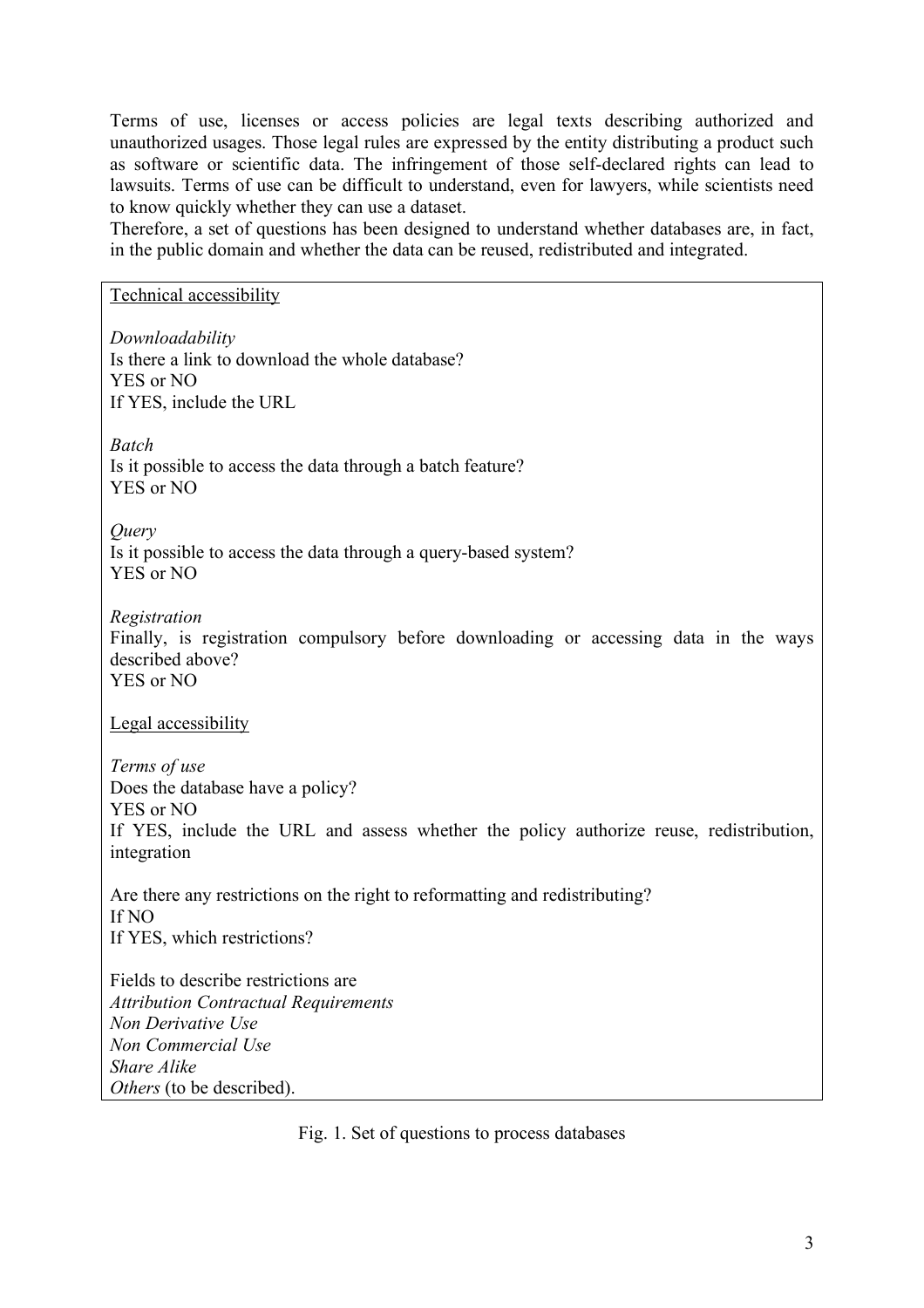The questions in Figure 1 allow the processing of databases. A subsequent database has been developed with information describing databases technical and legal accessibility.

Five answers can be provided to these questions and constitute a taxonomy to assess technical and legal openness, as presented in Figure 2 below.

#### 1. DOWNLOADABILITY

The website provides a file transfer protocol or a link to download the whole dataset without registration.

The ability to download the whole dataset without registration constitute the double requirement to be considered as technically accessible.

2. TECHNICAL RESTRICTION: the database can be accessed only through registration, batch or query-based system.

Technical accessibility is not achieved.

3. PUBLIC DOMAIN POLICY: the website provides simple and clear terms of use informing users that the data are in the public domain.

Data are thus free to integrate. Legal accessibility is achieved.

4. NO POLICY: the website does not provide terms of use. Legal accessibility is not achieved.

5. LEGAL RESTRICTIONS: the terms of use impose contractual restrictions, such as heavy contractual requirements for attribution, limitation to non-commercial usages, prohibition to modify data, or other constraints on their redistribution or modification. Legal accessibility is not achieved. The data are not free to integrate.

Figure 2. Databases qualification

### **2.2. Databases analysis according to the taxonomy**

Samples of the Nucleic Acids Research (NAR) Molecular Biology Database Collection MBDC and Life Science Resource Name (LSRN) Schemas databases have been analyzed to define the taxonomy. Then one third of the LSRN databases (60 databases) have been systematically analyzed. A subsequent database has been created, gathering for each of these databases:

- The name and URL of the database,
- URL of the download page and URL of the terms of use,
- Extracts of the terms of use for further review and comments,
- Values for technical accessibility and legal accessibility features as described in Figure 1.

### **Technical openness**

Four values have been identified to assess technical accessibility: Downloadability, Batch features, Query-based system and Registration.

The only combination qualifying the database as technically open is the ability to download without registration. Indeed, registration before access and the possibility to perform only batch or query-based searches prevents automated data mining. However, it can be useful to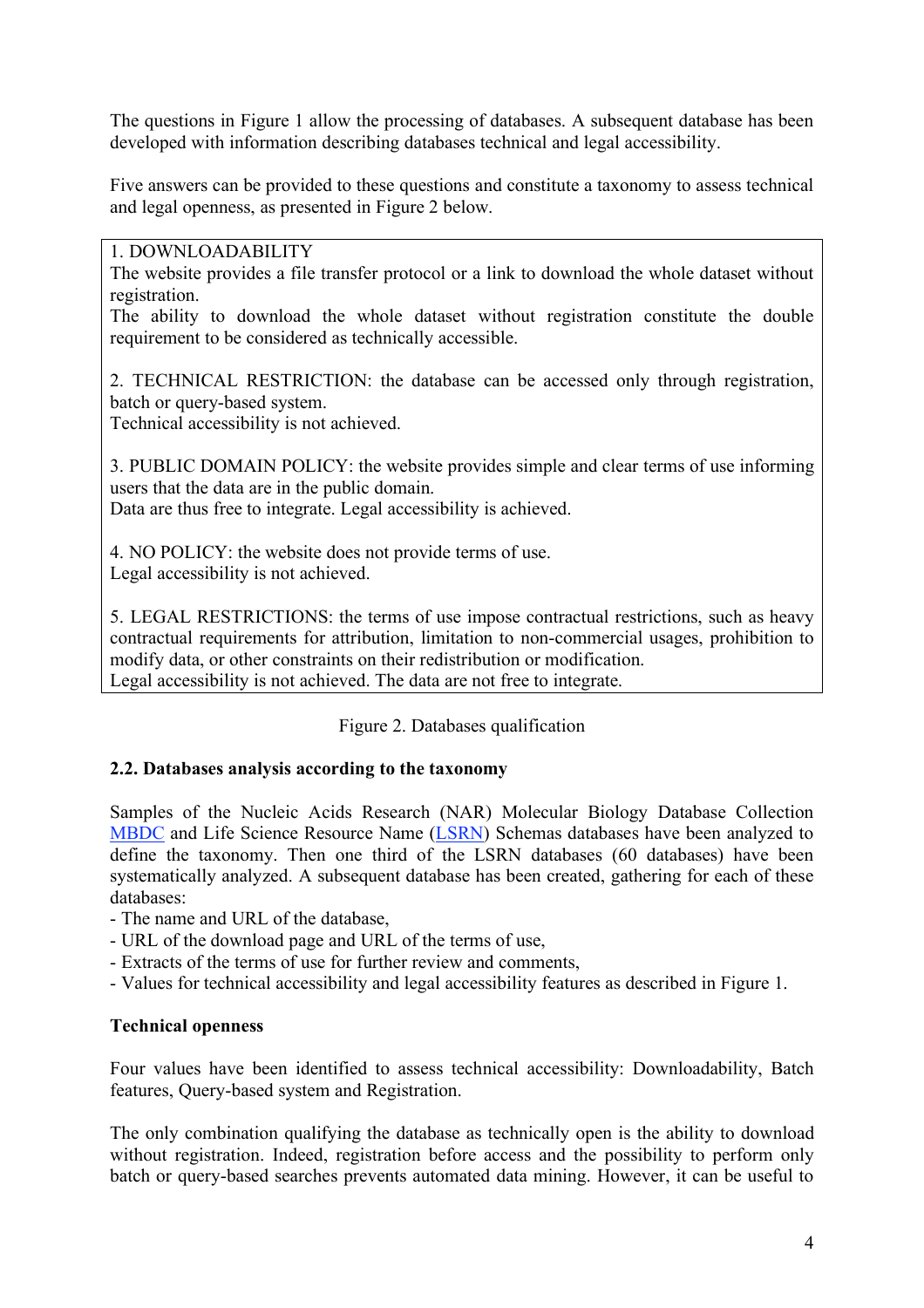have access to several systems to retrieve and analyze data. Therefore, the database indicates whether it is possible to retrieve data also through batch and query in addition to download.

Another technical restriction that hasn't been analyzed is the presence of standardized annotations or comments allowing users to understand data collected by others. This feature has been disregarded because of a lack of expertise to assess the relevance and quality of annotation for external reuse. A user rating process to evaluate the freshness of the data will be part of the second stage of the project.

### **Legal openness**

Values have been used to define legal accessibility are the following: Policy Available, Public Domain Policy, Attribution Contractual Requirements, Non Derivative Use, Non Commercial Use, Share Alike and Others to be described.

In order to be open, a database must have a policy, and this policy must equal to the Public Domain.

The absence of any terms of use or policy on the database website could imply that, in the absence of any expressed restrictions, data are free. But rights unknown to the user might be applicable by default. Indeed, the Protocol states that « any implementation MUST affirmatively declare that contractual constraints do not apply to the database. » Policies should be clear and have only one possible legal interpretation. The absence of a clear and understandable policy is equivalent to the absence of a policy because it leads to legal uncertainty.

Any restriction to the redistribution and the modification of data will prevent the qualification of the policy as Public Domain policy. Legal restrictions to redistribute and modify of data can be diverse. Four values have been identified, corresponding to Creative Commons licenses options: Attribution Contractual Requirements, Non Derivative Use, Non Commercial Use, Share Alike. However, the definition for these legal restrictions in the context of this research is broader than the Creative Commons definitions.

The Attribution requirement may constitute a restriction on the reuse of data. Instead of strong contractually binding requirements on how data should be attributed, a request of acknowledgment according to scientific norms should be sufficient. According to the Protocol, "any implementation SHOULD define a non-legally binding set of citation norms in clear, lay-readable language". Furthermore, "Community standards for sharing publicationrelated data and materials should flow from the general principle that the publication of scientific information is intended to move science forward. More specifically, the act of publishing is a quid pro quo in which authors receive credit and acknowledgment in exchange for disclosure of their scientific findings. An author's obligation is not only to release data and materials to enable others to verify or replicate published findings (as journals already implicitly or explicitly require) but also to provide them in a form on which other scientists can build with further research."<sup>3</sup>

The Non Commercial and Non Derivative requirements prevent many types of data use. They are defined as restrictions based on the commercial nature of the user or of the usage, and as restrictions on the distribution of modified versions of the database.

The Share Alike requirement is present in the original taxonomy: this option requests modifications to be offered under the same open terms and should gather all copyleft policies.

<sup>&</sup>lt;sup>3</sup> Board on Life Sciences (BLS), Sharing Publication-Related Data and Materials: Responsibilities of Authorship in the Life Sciences (2003). http://books.nap.edu/books/0309088593/html/R1.html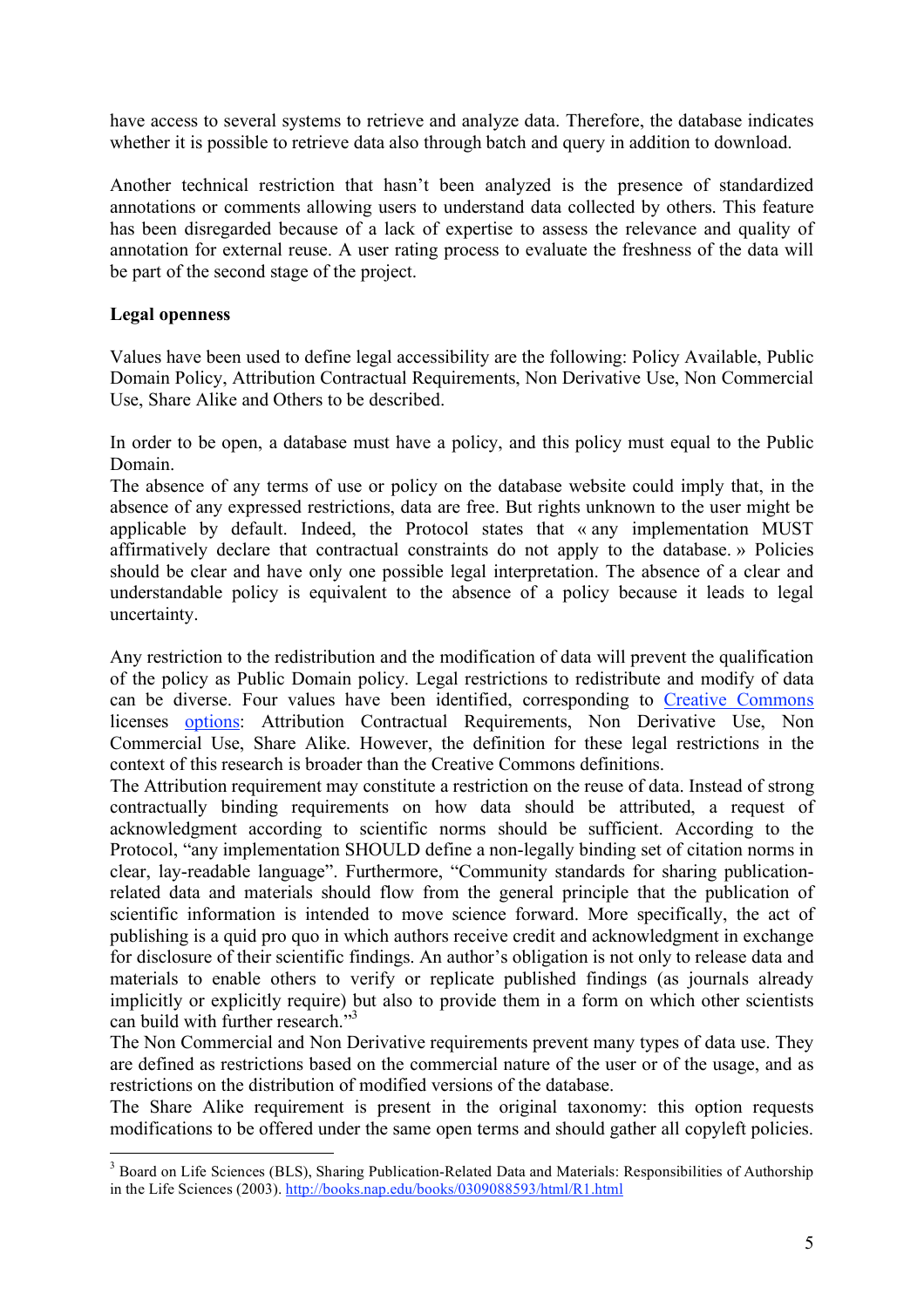No policy in the analyzed sample contains this requirement. A field should be foreseen for other possible restrictions that may affect terms of use but haven't been identified in the initial subsets. For instance, an embargo on publishing before the data producer, the existence of patents and the absence of warranties against third-party rights are legal restrictions which have not been taken into account in this first analysis. They deserve a subsequent analysis within the scope of databases legal context and issues preventing the freedom to integrate.

In many cases, the database is offered with no restrictions placed by the database curator, but without warranties on the legal status of the data submitted by contributors. Data may contain elements protected by copyright or any applicable right. The database curator did not clear the rights, or did not request from the contributors a rights waiver or no rights assertion before data upload, or does not want to be held liable in case the previously described processes would present a failure. This warranties disclaimer can be seen as a hurdle to the usage of these data. Both uncertainty for the end-user and absence of responsibility for the curator could be avoided by proposing to contributors a data sharing agreement prior to submission, seamlessly integrated in the upload process. Although this procedure might disincentivize some contributors, the burden of checking the legal status of data and avoiding possible claims by third parties should not rely on the data user, forcing her to hire a lawyer. Besides, these disclaimers do not identify which data are free and which parts of the database might be copyrighted or covered by other rights.

### **2.3 Results**

Databases which can be considered legally and technically open, and compliant with the Science Commons Open Data Protocol are those that are downloadable without prior registration, under a public domain simple policy. Databases available only through batch or query interfaces are not considered technically open, but those offering these features in addition to downloadability will be compliant.

Besides databases created by the National Center for Biotechnology Information (NCBI) and the European Bioinformatics Institute (EBI), only a couple of databases among the 60 first schemas of the LCRN registry analyzed sample can be considered as both technically and legally open, without restrictions. These are almost exclusively governmental databases.

NCBI is part of the US National Institutes of Health and the EBI is part of European Molecular Biology Laboratory (EMBL), funded by its 20 member states, as well as the European Commission, Wellcome Trust, US National Institutes of Health, UK Research Councils, our industry partners and the UK Department of Trade and Industry. Not only these institutions are pioneers in bioinformatics and genetics, but also in setting Open Access policies. Indeed, the NIH Public Access Policy requires "scientists to submit journal final peer-reviewed manuscripts that arise from NIH funds to the digital archive PubMed Central (…) to help advance science and improve human health". The European Research Council Scientific Council Guidelines for Open Access also "requires that all peer-reviewed publications from ERC-funded research projects be deposited on publication into an appropriate research repository", but only "considers essential that primary data - which in the life sciences for example could comprise data such as nucleotide/protein sequences, macromolecular atomic coordinates and anonymized epidemiological data - are deposited to the relevant databases."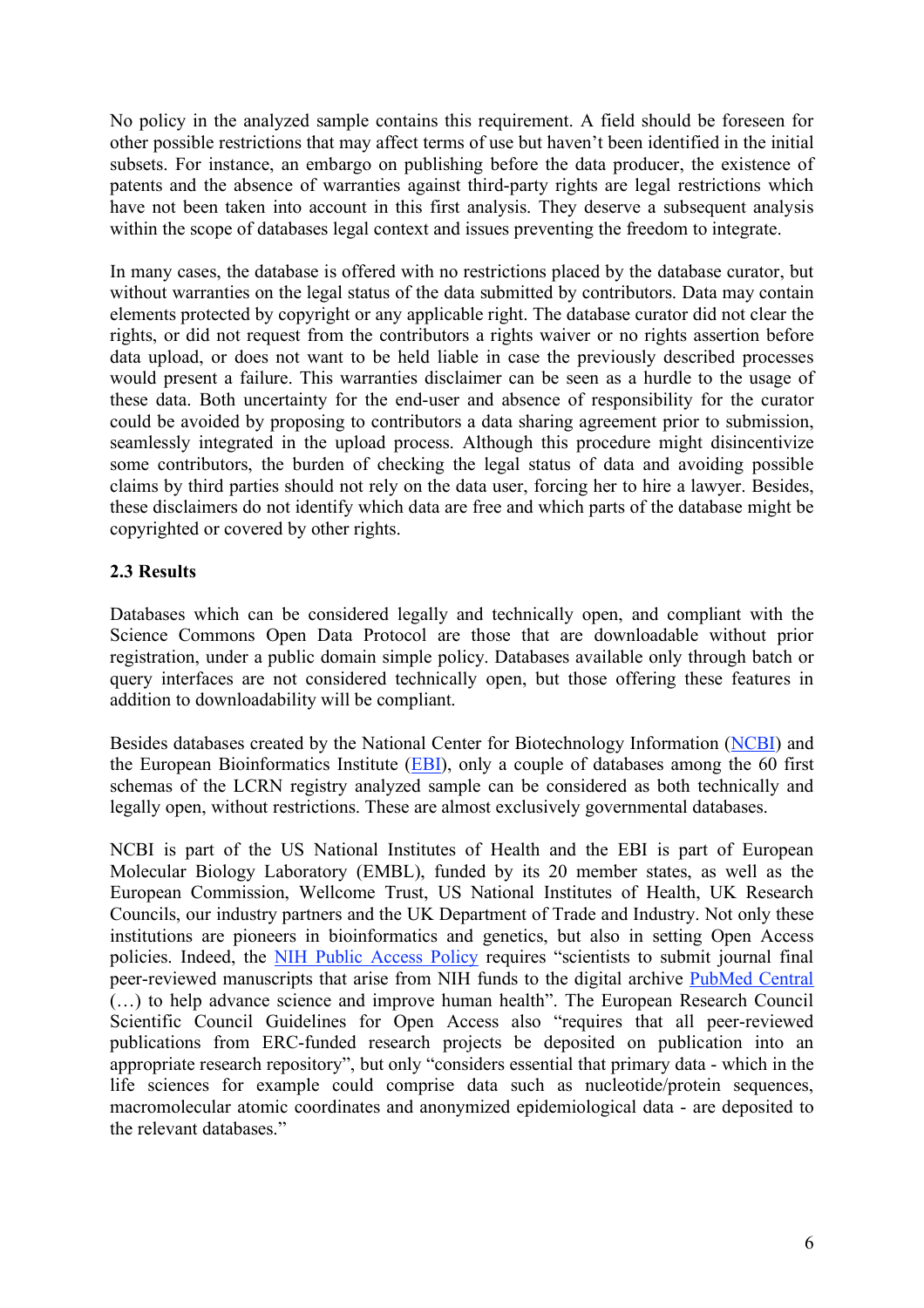It seems that the next challenge for Open Access will be to analyze barriers and incentives to the deposit of scientific data in open repositories.

### **3. A checklist to assess databases openness**

We propose a checklist to assist data curators in opening their data, and to make sure that the database design and terms of use will allow others to access, reuse and build upon their data. All answers should be positive.

*A. Check your database technical accessibility*

A.1. Do you provide a link to download the whole database?

A.2. Is the dataset available in at least one standard format?

A.3. Do you provide comments and annotations fields allowing users to understand the data?

*B. Check your database legal accessibility*

B.1. Do you provide a policy expressing terms of use of your database?

B.2. Is the policy clearly indicated on your website?

B.3. Are the terms short and easy to understand by non-lawyers?

B.4. Does the policy authorize redistribution, reuse and modification without restrictions or contractual requirements on the user or the usage?

B.5. Is the attribution requirement at most as strong as the acknowledgment norms of your scientific community?

Figure 3. Database openness checklist

## **4. Conclusion**

This article presents technical and legal restrictions typically applied to life science databases based on the analysis of two samples of terms of use. Most of these terms of use impose legal restrictions on the redistribution of data. The absence of policy, or of clear and understandable terms, also prevents reuse by the lack of legal certainty. Besides legal restrictions, many databases impose technical constraints on their users. The impossibility or the difficulty of downloading and reformatting the dataset does not fulfill technical accessibility requirements. Databases available only through batch or query interfaces are not considered technically open, but those offering these features in addition to downloadability will be compliant. Databases that can be considered legally and technically open, and compliant with the Science Commons Open Data Protocol are those that are downloadable without prior registration, under a public domain simple policy.

## **5. Future work**

A user interface has been built to host the dataset assessing databases technical and legal accessibility. A search function allows the classification of databases according to their accessibility status and the identification of those that are compliant with the protocol.

The dataset analyzing databases' terms of use with regard to the taxonomy can now be opened to other contributors in order to gather more results and assess the level of restrictions of more databases in the field. Statistical analysis may be performed on those data to assess the degree of openness on a given databases sregistry. It would also be interesting to know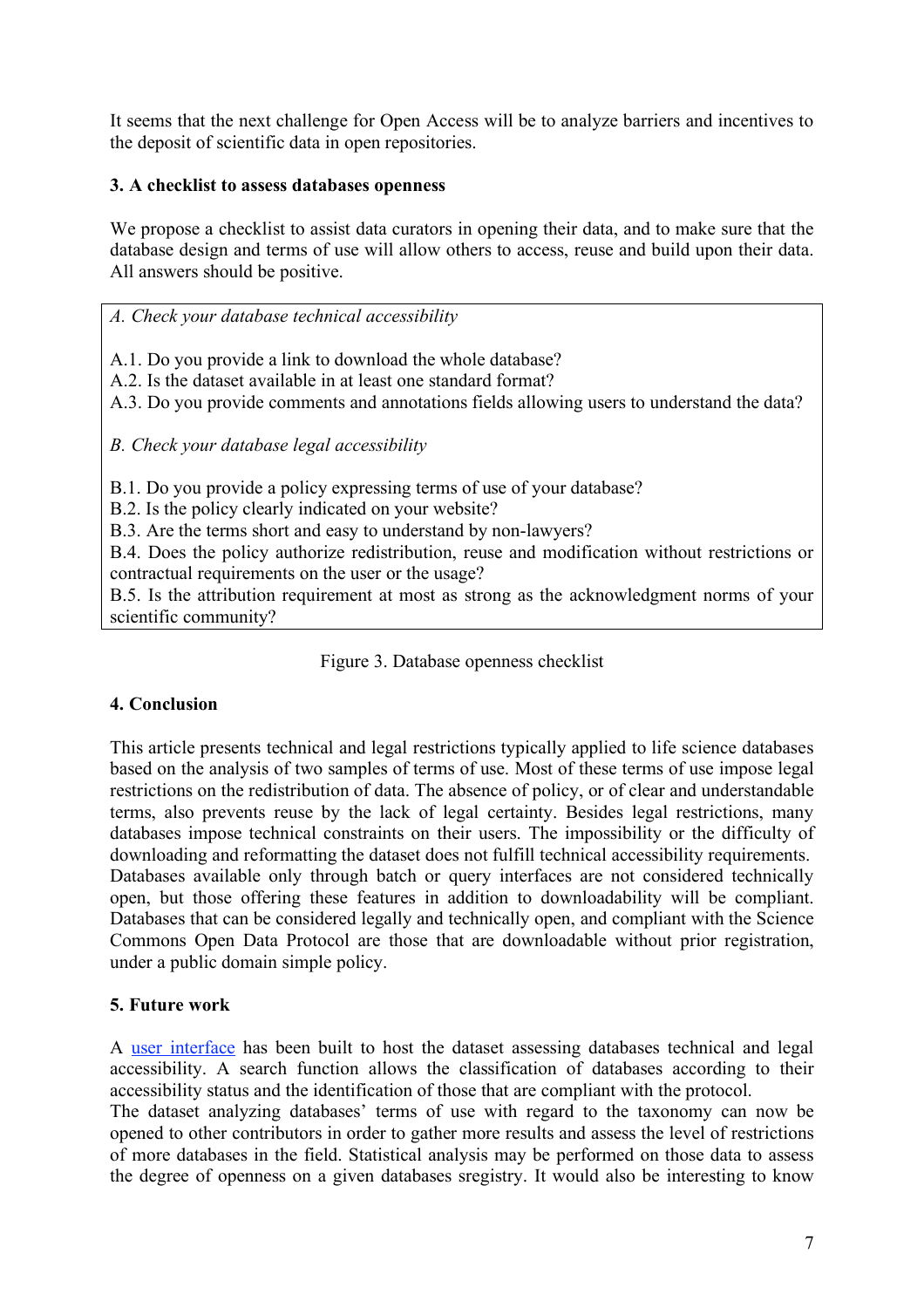whether the taxonomy can be extended to other disciplines.

This dataset of legal and technical controls can also serve as a repository for commenting on databases policies. The taxonomy allows search according to technical and legal restrictions, and this can provide researchers clear information on what they can and cannot do.

It is also possible to implement these restrictions into metadata expressed with the ccREL standard, and turn the taxonomy into a formalized ontology of database freedoms. It is also possible to develop the website into a repository similar to OAKlist or the Sherpa/Romeo archiving scientific publishers copyright self-archiving policies. Classifying databases according to their access and reuse policy status may help scientists and open access scholars understand and appreciate which databases are really open without having to read all the policies, and maybe databases curators to further open their data.

### **6. Acknowledgments**

This work has been developed within the Science Commons Data project during my 2007- 2008 fellowship at Science Commons. I thank John Wilbanks for inspiration and support, and Shirley Fung for designing and developing the user interface hosting the database. I am also grateful to Carolina Rossini for analyzing some databases with me. I was expecting that two opinions on the terms of use would serve as a review of the categorization according to the taxonomy legal accessibility values. However, this experience proved to be more difficult than expected, demonstrating that if terms of use are not uniformely understood and categorized by two persons with legal expertise, they cannot be considered clear policies. Each one of them should all be thanked for reviewing the taxonomy and the paper at different stages of the project. Thinh Nguyen, Jonathan Rees and Victoria Stodden should also be thanked for their comments. Finally, this work would not have been possible without the database curated by Life Science Resource Name (LSRN).

## **7. References**

### **7.1. Literature**

Board on Life Sciences (BLS), Sharing Publication-Related Data and Materials: Responsibilities of Authorship in the Life Sciences, 2003. http://books.nap.edu/books/0309088593/html/R1.html

Dulong de Rosnay Melanie, Opening Access in a Networked Science, *Publius Project, Essays and conversations about constitutional moments on the Net collected by the Berkman Center*, June 2008.

Science Commons Open Data Protocol, http://sciencecommons.org/projects/publishing/openaccess-data-protocol/

Wilbanks John, "Public domain, copyright licenses and the freedom to integrate science", *Journal of Science Communication*, volume 07, issue 02, June 2008.

### **7.2. Databases**

International HapMap project, http://www.hapmap.org/